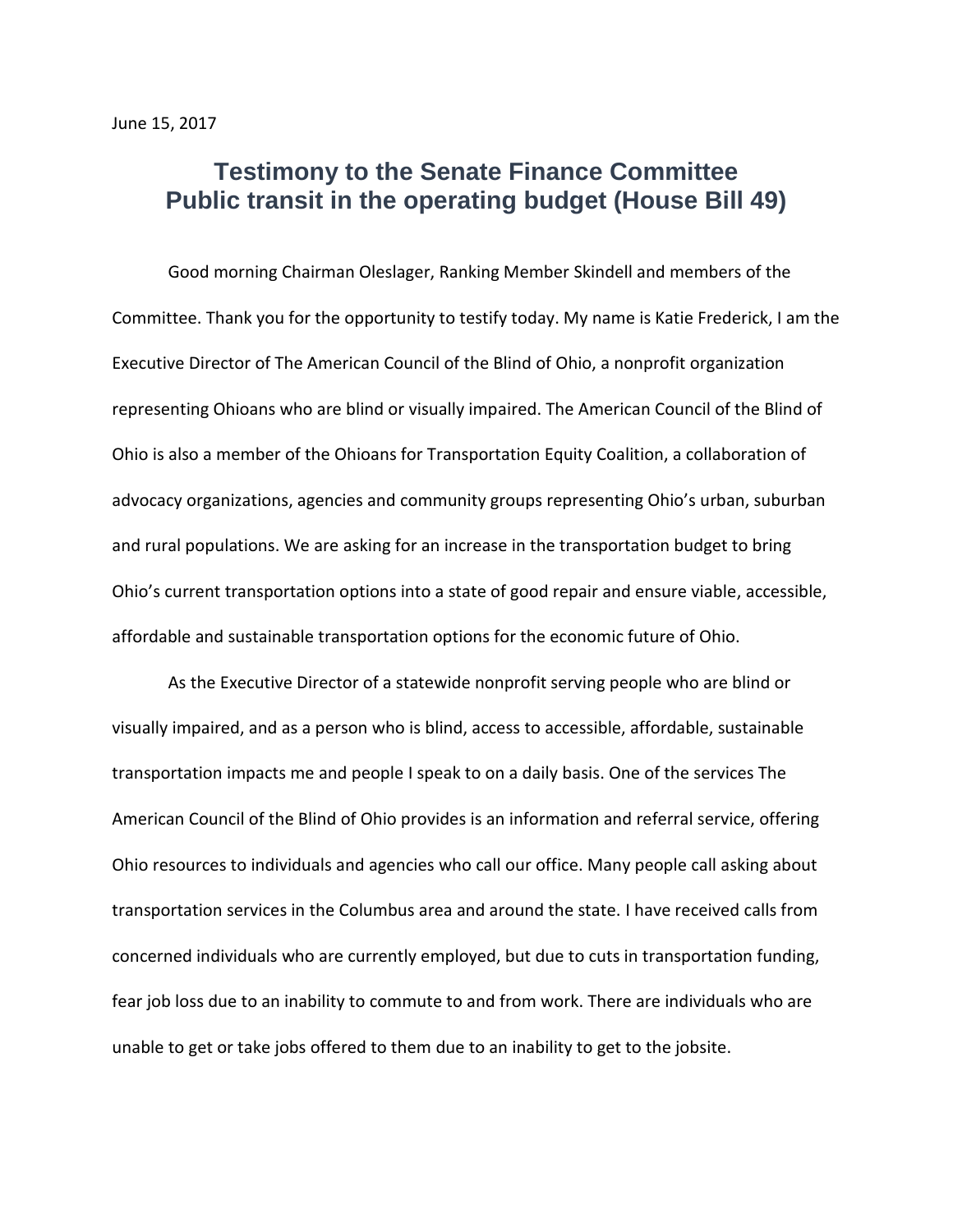Access to transportation affects people's ability to find and maintain employment, get access to healthcare, shop for groceries, and live active productive lives in their communities. According to the 2015 Ohio Department of Transportation's (ODOT) Transit Needs study, Ohio ranks 45 out of the 50 states in public transportation investment. Inadequate state funding is compounded this year by a narrowing of the sales tax base, as the state removes Medicaid Managed Care services out of the sales tax and into the insurance tax. Eight of Ohio's largest transit agencies have a local sales tax levy on the state base. These transit agencies lose \$40 million a year, collectively, as a result of this tax change: the same amount that the state operating and transportation budgets invest in public transit. In other words, the entire state investment is being wiped out by this change to the sales tax, without a sustainable replacement.

The American Council of the Blind of Ohio and the Ohioans for Transportation Equity Coalition are asking that the loss to transit agencies from the changes to the sales tax base be replaced; that \$25 million in General Revenue Funds be appropriated for public transit, and that the earmark for public transit in the Volkswagon Settlement Funds, removed in the Senate's substitute budget bill, be reinstated. This is just a first step toward what the state should be providing. As recommended in the ODOT Transit Needs Study, a full ten percent (10%) of the ODOT transportation budget – about \$120 million a year now, rising to \$185 million a year by 2025, should be used to provide accessible affordable, sustainable transit options for all Ohioans.

Ohio was the first state to enact the Achieving a Better Life Experience, (ABLE) Act, helping people with disabilities and their families fund disability-related expenses, and people